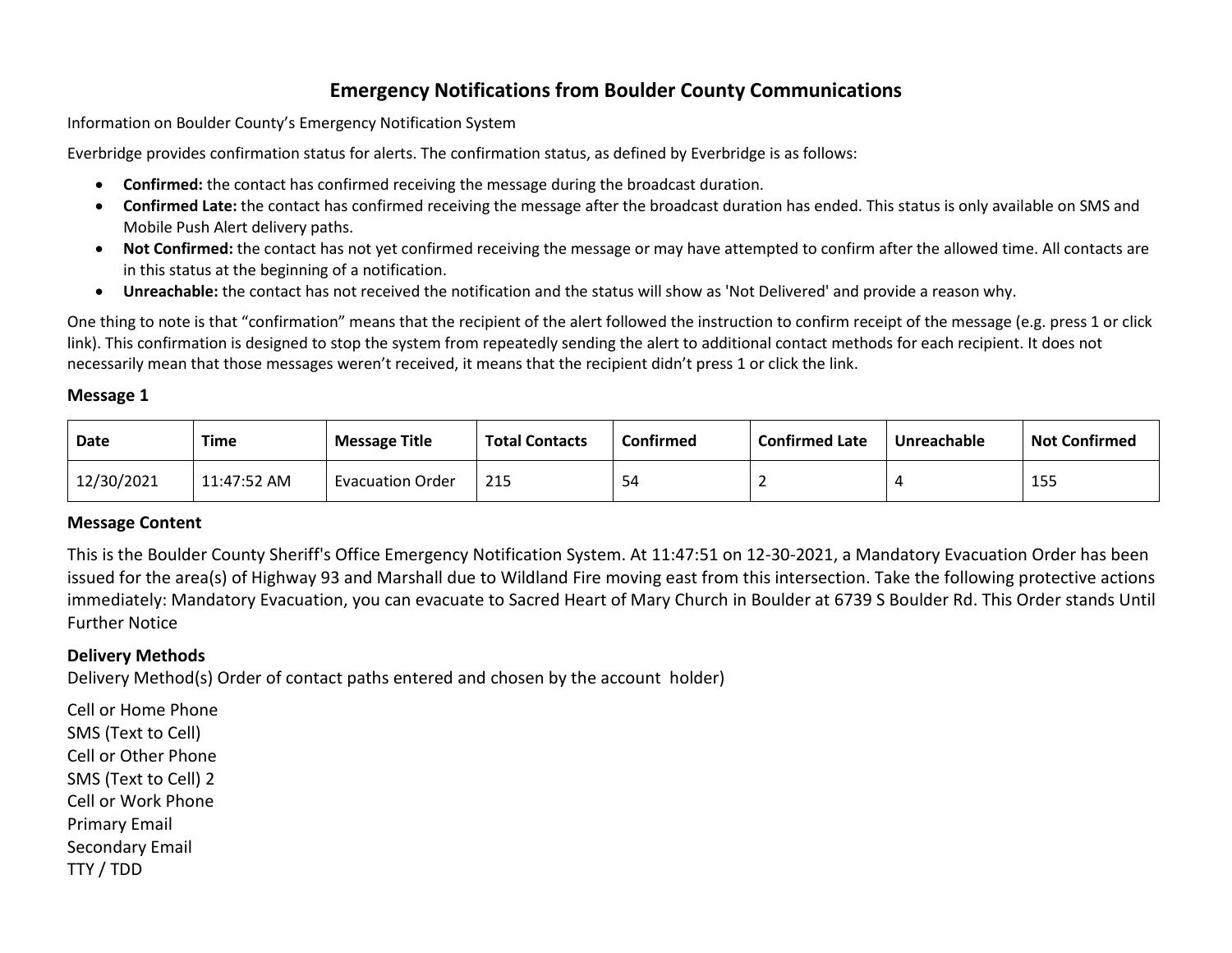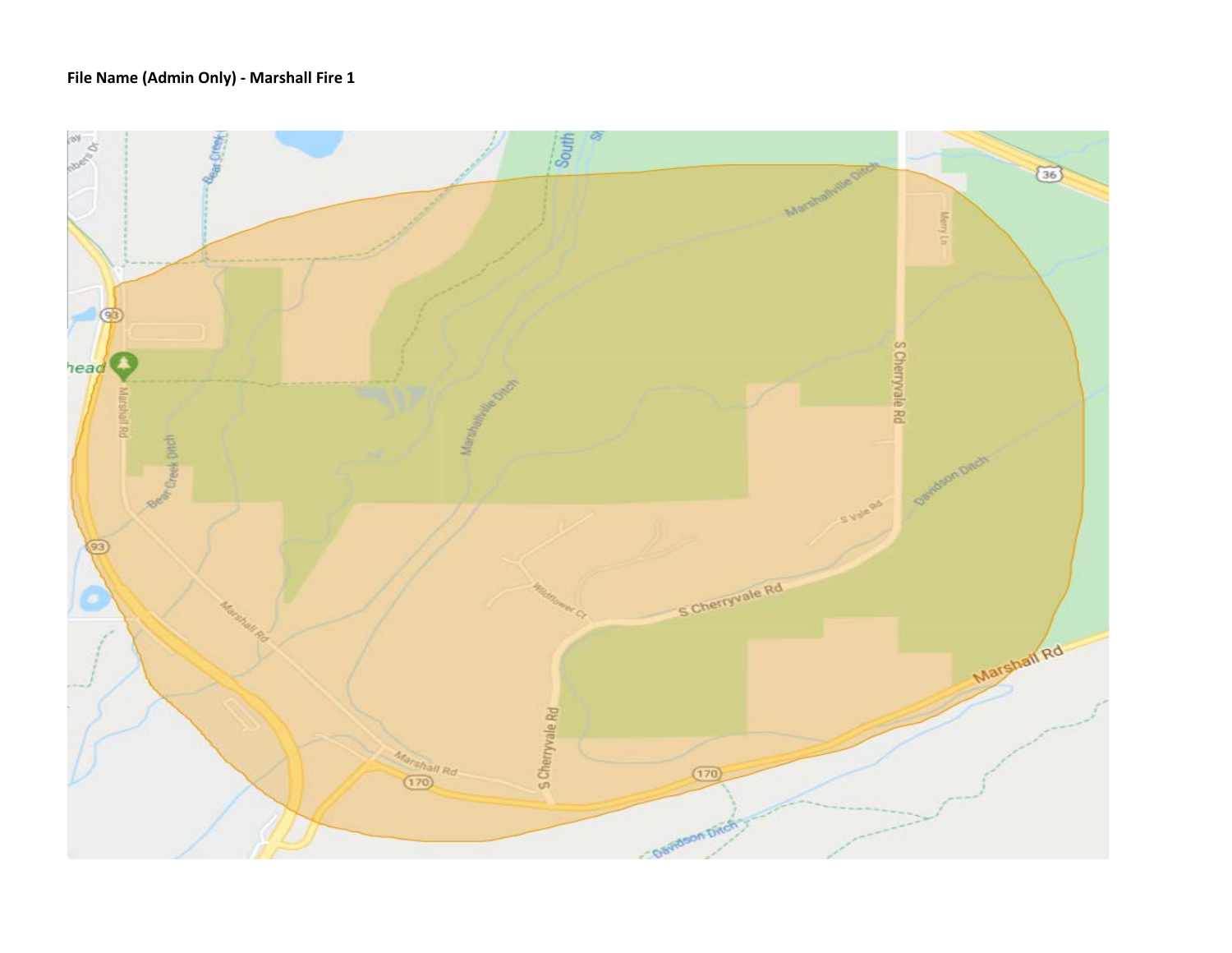| <b>Date</b> | <b>Time</b> | <b>Message Title</b>    | <b>Total Contacts</b> | Confirmed | <b>Confirmed Late</b> | Unreachable | <b>Not Confirmed</b> |
|-------------|-------------|-------------------------|-----------------------|-----------|-----------------------|-------------|----------------------|
| 12/30/2021  | 12:15:55    | <b>Evacuation Order</b> | 2588                  | 150       |                       |             | 2425                 |

### **Message Content**

This is the Boulder County Sheriff's Office Emergency Notification System. At 12:15:55 on 12-30-2021, a Mandatory Evacuation Order has been issued for the area(s) of Highway 93 and Marshall due to Wildland Fire that is moving east bound. Take the following protective actions immediately: Mandatory Evacuation and proceed north and east of this area. This Order stands Until Further Notice

### **Delivery Methods**

Delivery Method(s) Order of contact paths entered and chosen by the account holder)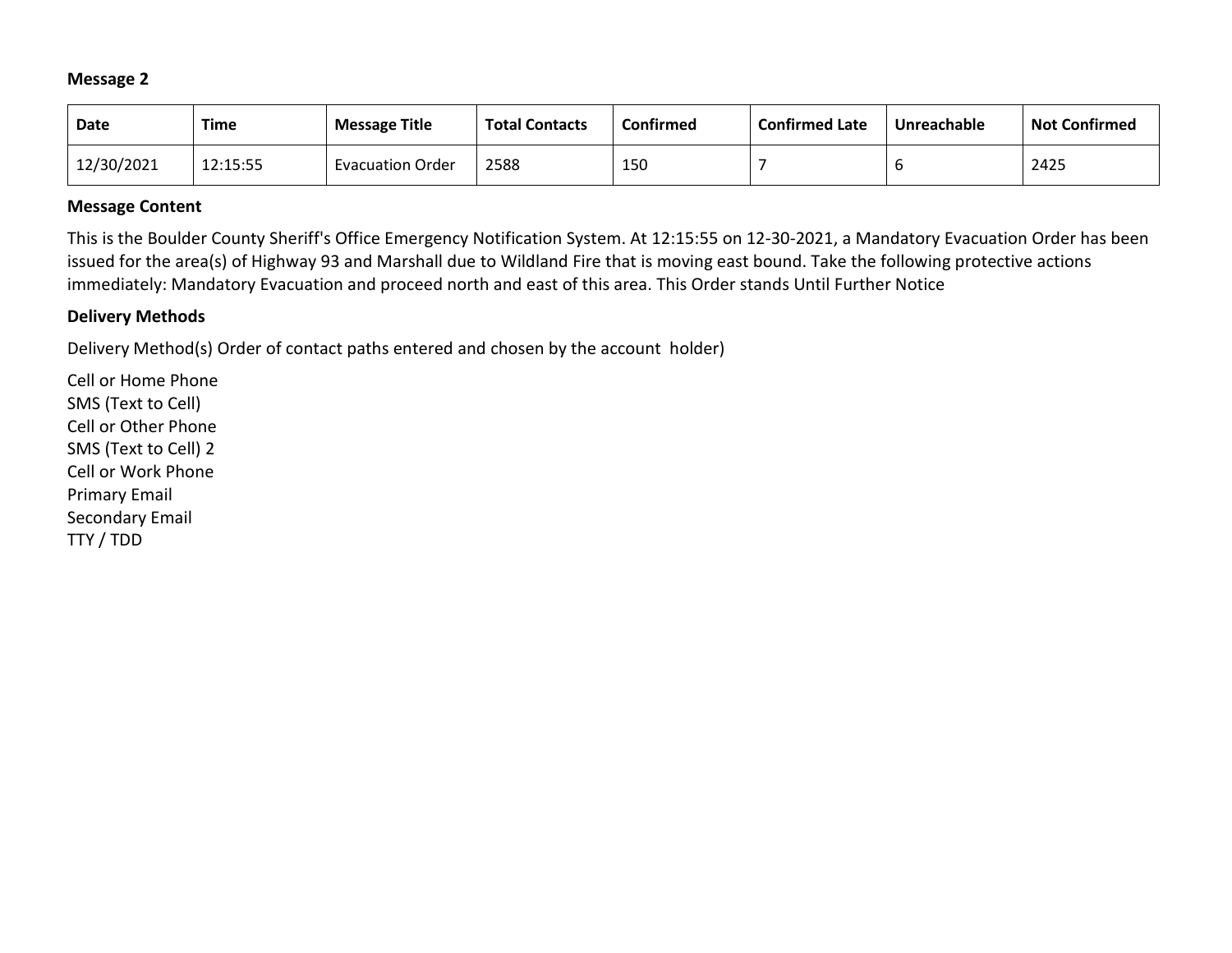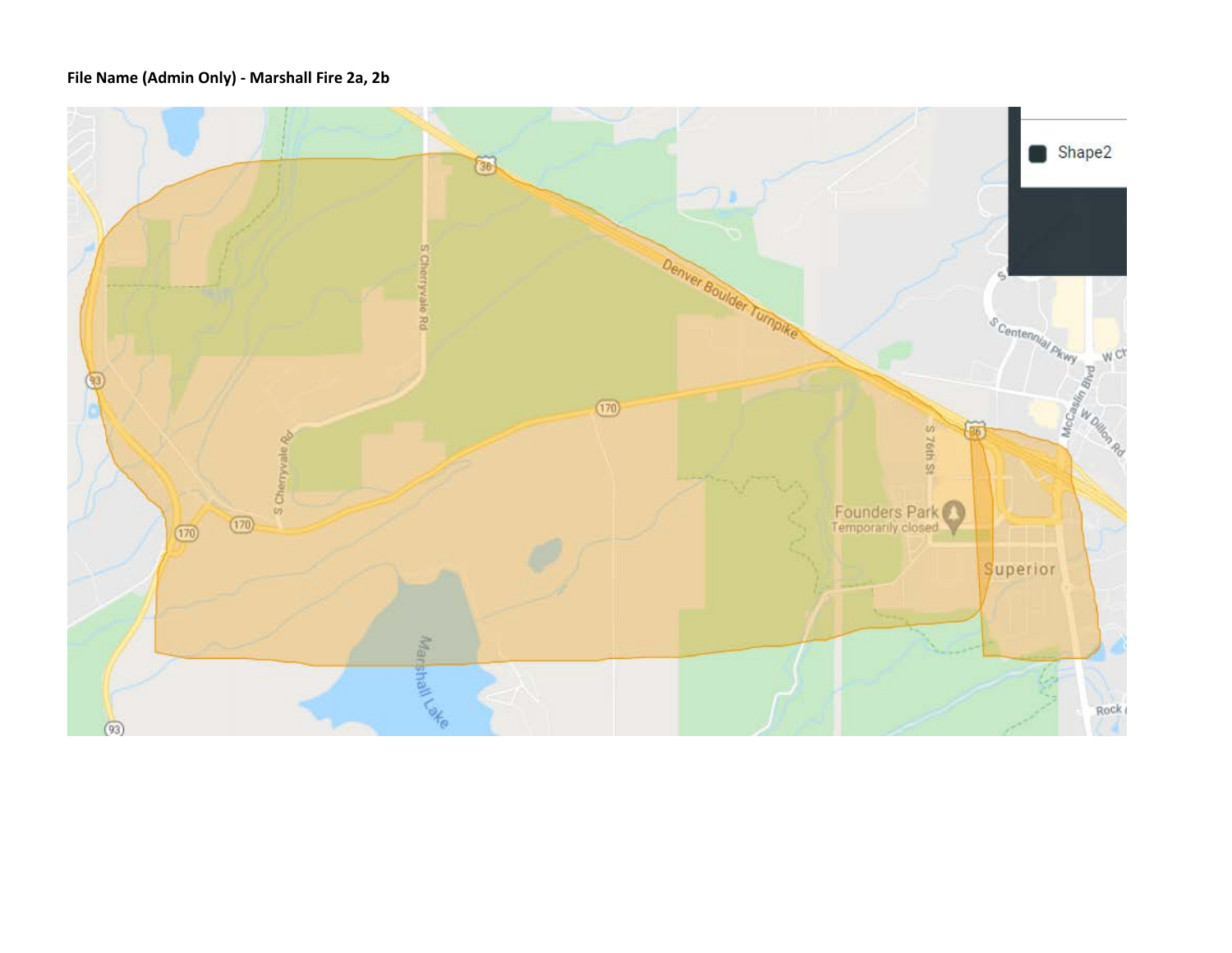| <b>Date</b> | <b>Time</b> | <b>Message Title</b>    | <b>Total Contacts</b> | Confirmed | <b>Confirmed Late</b> | Unreachable | <b>Not Confirmed</b> |
|-------------|-------------|-------------------------|-----------------------|-----------|-----------------------|-------------|----------------------|
| 12/30/2021  | 12:46:18    | <b>Evacuation Order</b> | 254                   | 39        |                       |             | 209                  |

### **Message Content**

This is the Boulder County Sheriff's Office Emergency Notification System. At 12:46:18 on 12-30-2021, a Mandatory Evacuation Order has been issued for the area(s) of Highway 93 and Marshall due to Wildland Fire that is now threatening Superior. Take the following protective actions immediately: Mandatory Evacuation. Leave this area and go east on Highway 36 or southbound on Mccaslin. This Order stands Until Further Notice

### **Delivery Methods**

Delivery Method(s) Order of contact paths entered and chosen by the account holder)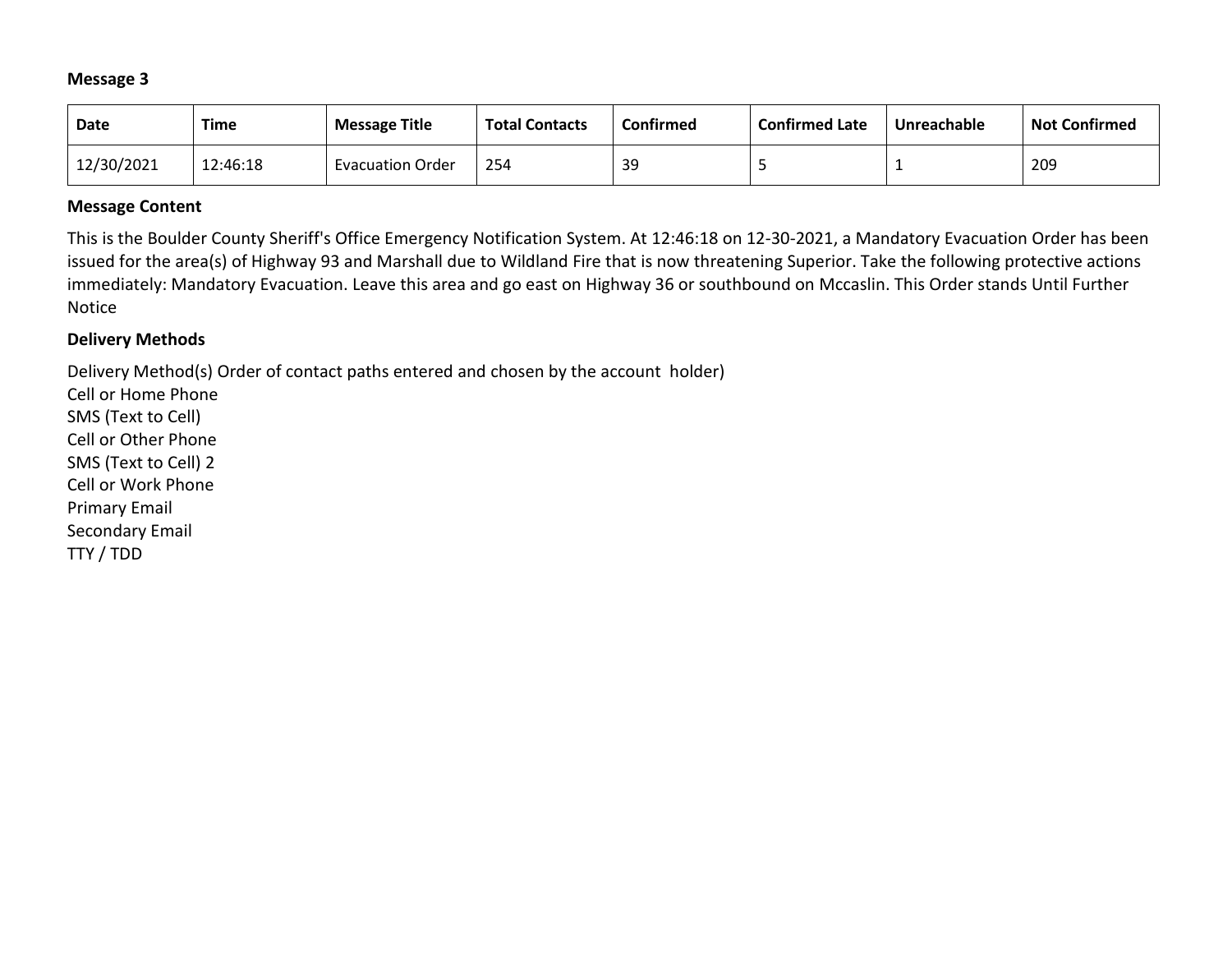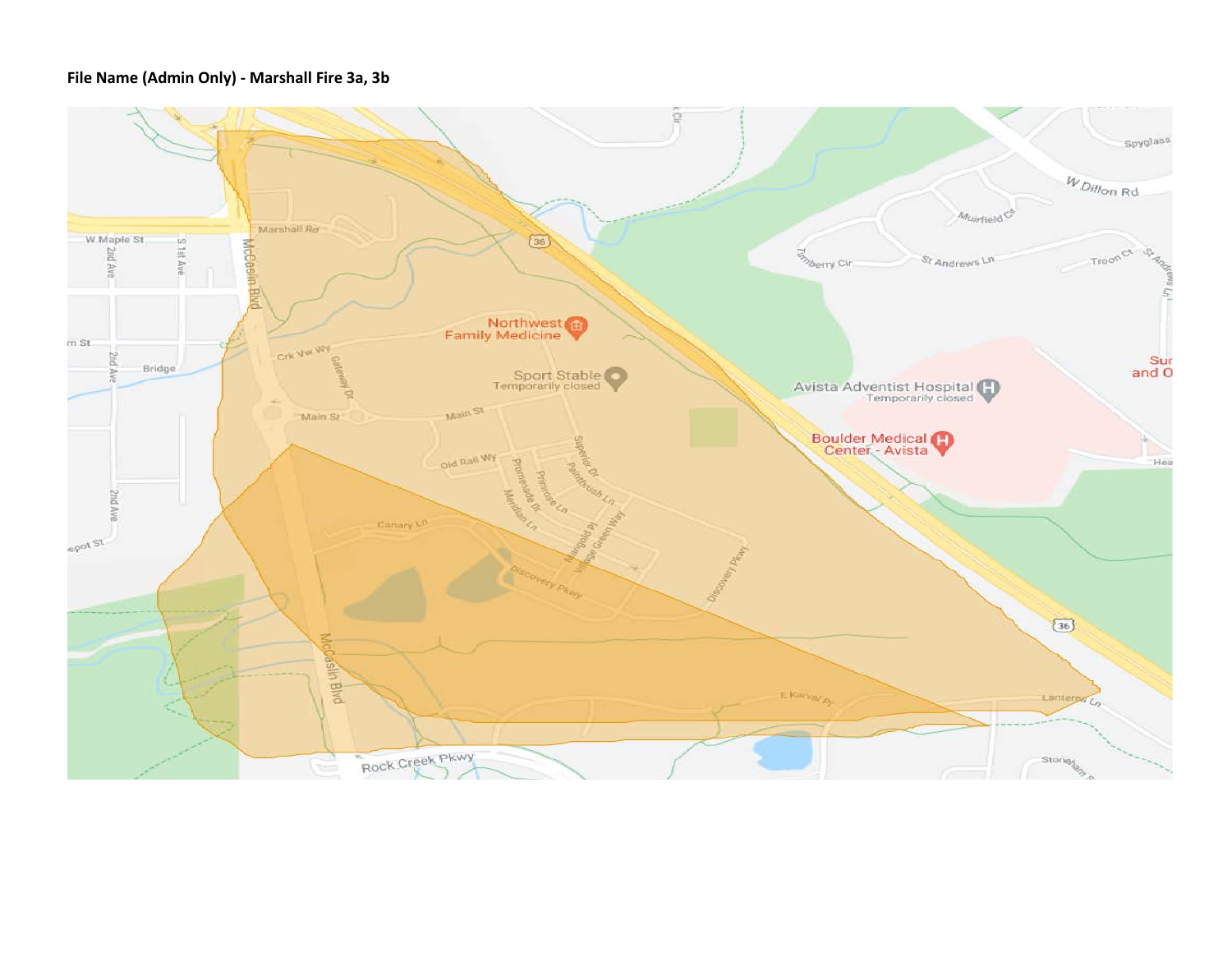| Date       | <b>Time</b> | <b>Message Title</b>  | <b>Total Contacts</b> | <b>Confirmed</b> | <b>Confirmed Late</b> | Unreachable | <b>Not Confirmed</b> |
|------------|-------------|-----------------------|-----------------------|------------------|-----------------------|-------------|----------------------|
| 12/30/2021 | 12:49:56    | Evacuation<br>Warning | 4173                  | 1010             | 34                    | 35          | 3094                 |

### **Message Content**

This is the Boulder County Sheriff's Office Emergency Notification System. At 12:49:56 on 12-30-2021 an Evacuation Warning has been issued for the area(s) of Southern Superior (south of Discovery) due to Wildland Fires. Take the following protective actions: Prepare to evacuate or leave if you feel unsafe evacuate now. This Warning stands Until Further Notice. If you need assistance or might need extra time, begin your evacuation now

### **Delivery Methods**

Delivery Method(s) Order of contact paths entered and chosen by the account holder)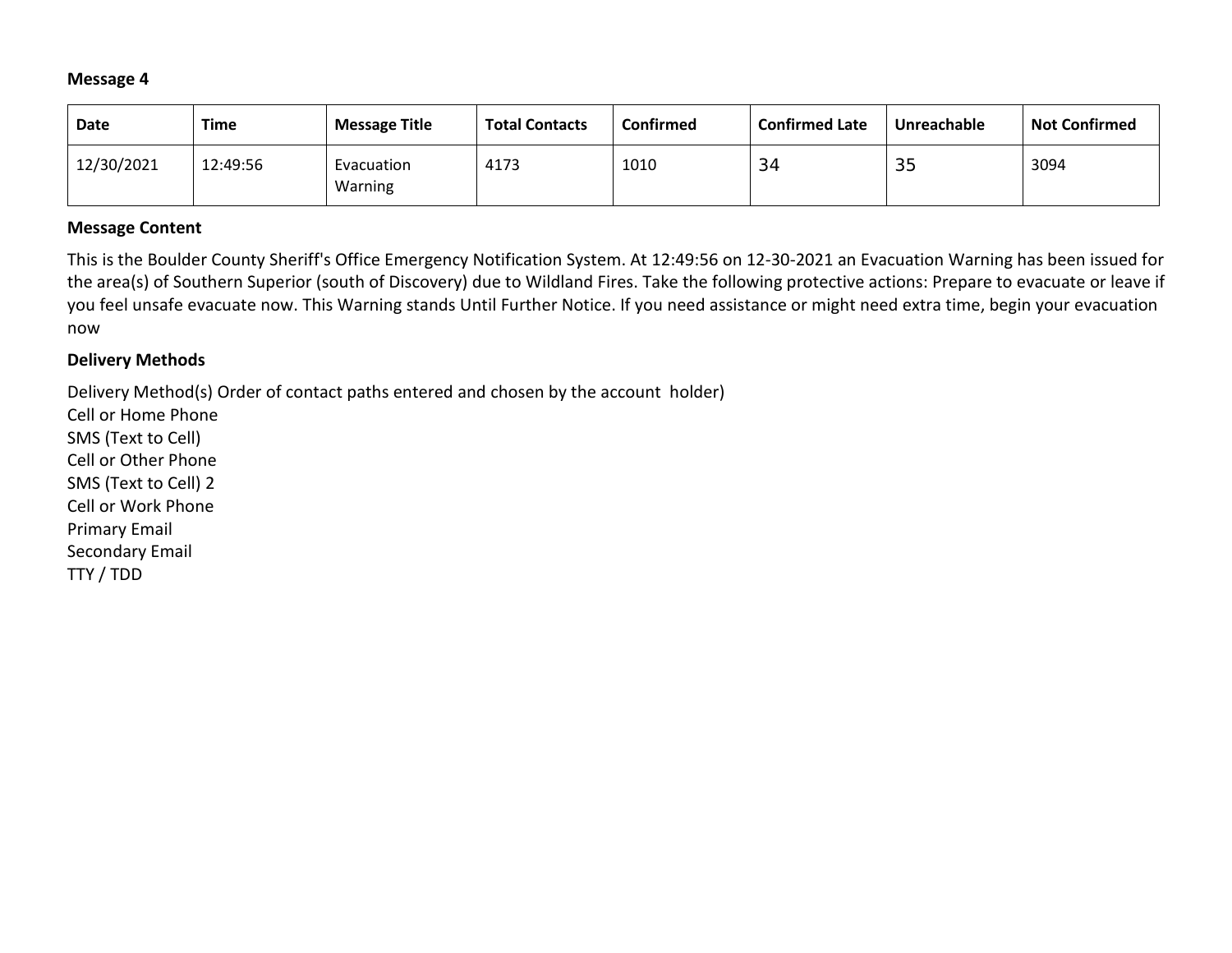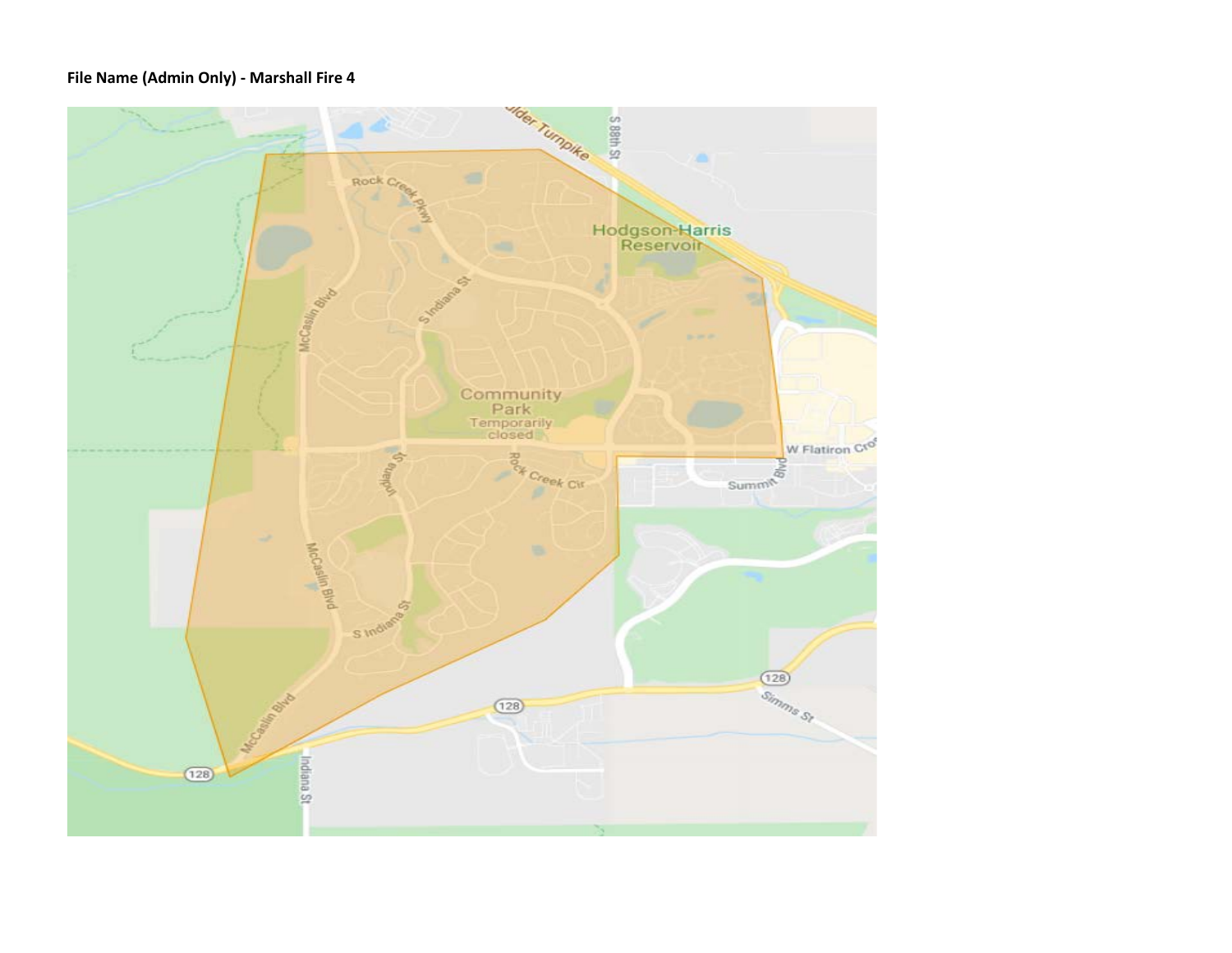| Date       | Time     | <b>Message Title</b>    | <b>Total Contacts</b> | Confirmed | <b>Confirmed Late</b> | Unreachable | <b>Not Confirmed</b> |
|------------|----------|-------------------------|-----------------------|-----------|-----------------------|-------------|----------------------|
| 12/30/2021 | 13:08:48 | <b>Evacuation Order</b> | 7251                  | 706       | 14                    | bТ          | 6470                 |

## **Message Content**

This is the Boulder County Sheriff's Office Emergency Notification System. At 13:08:48 on 12-30-2021, a Mandatory Evacuation Order has been issued for the area(s) of Mccaslin and Highway 36 due to Wildland Fire. Take the following protective actions immediately: Evacuate the Area and go north and east of this area immediately. This Order stands Until Further Notice

### **Delivery Methods**

Delivery Method(s) Order of contact paths entered and chosen by the account holder)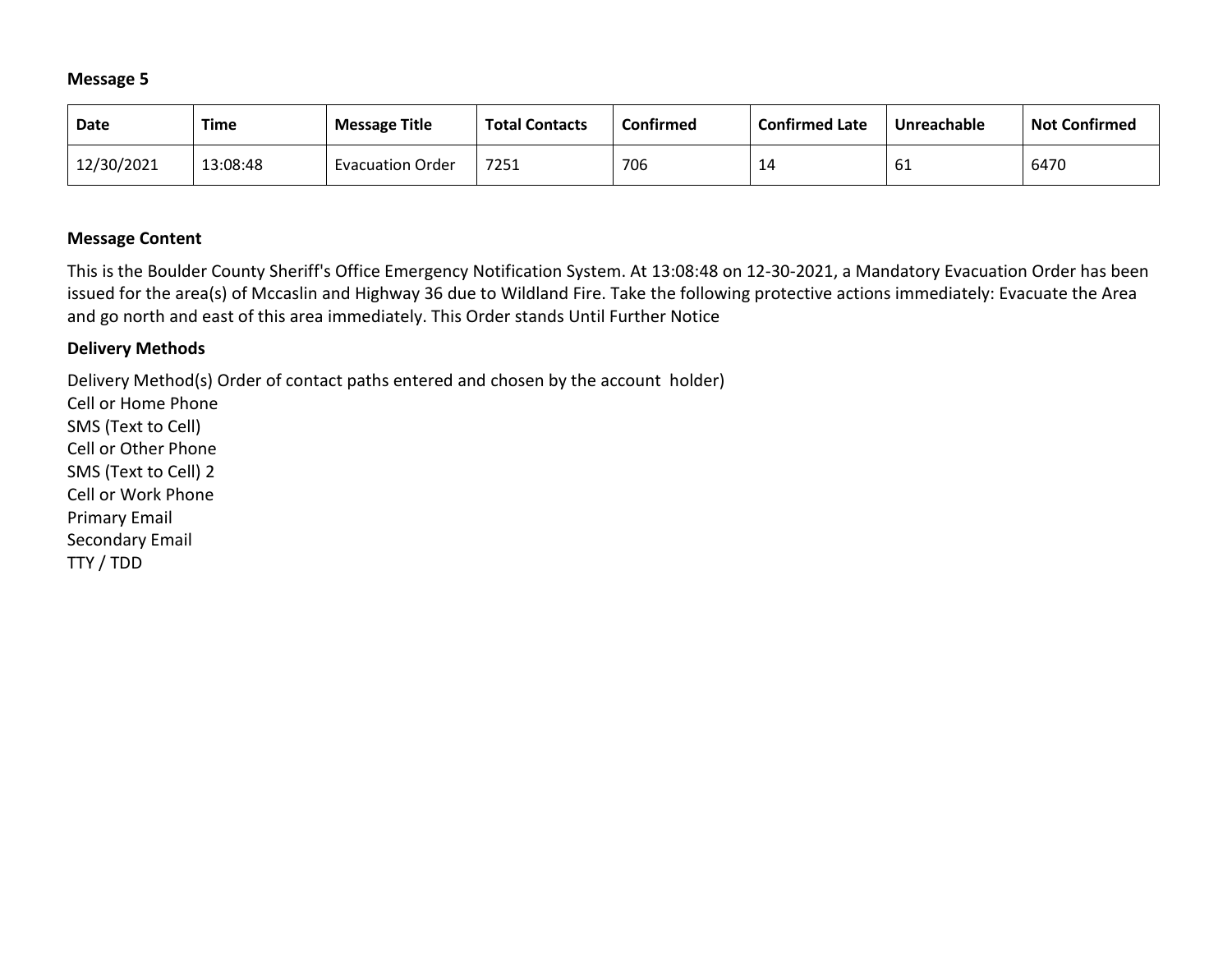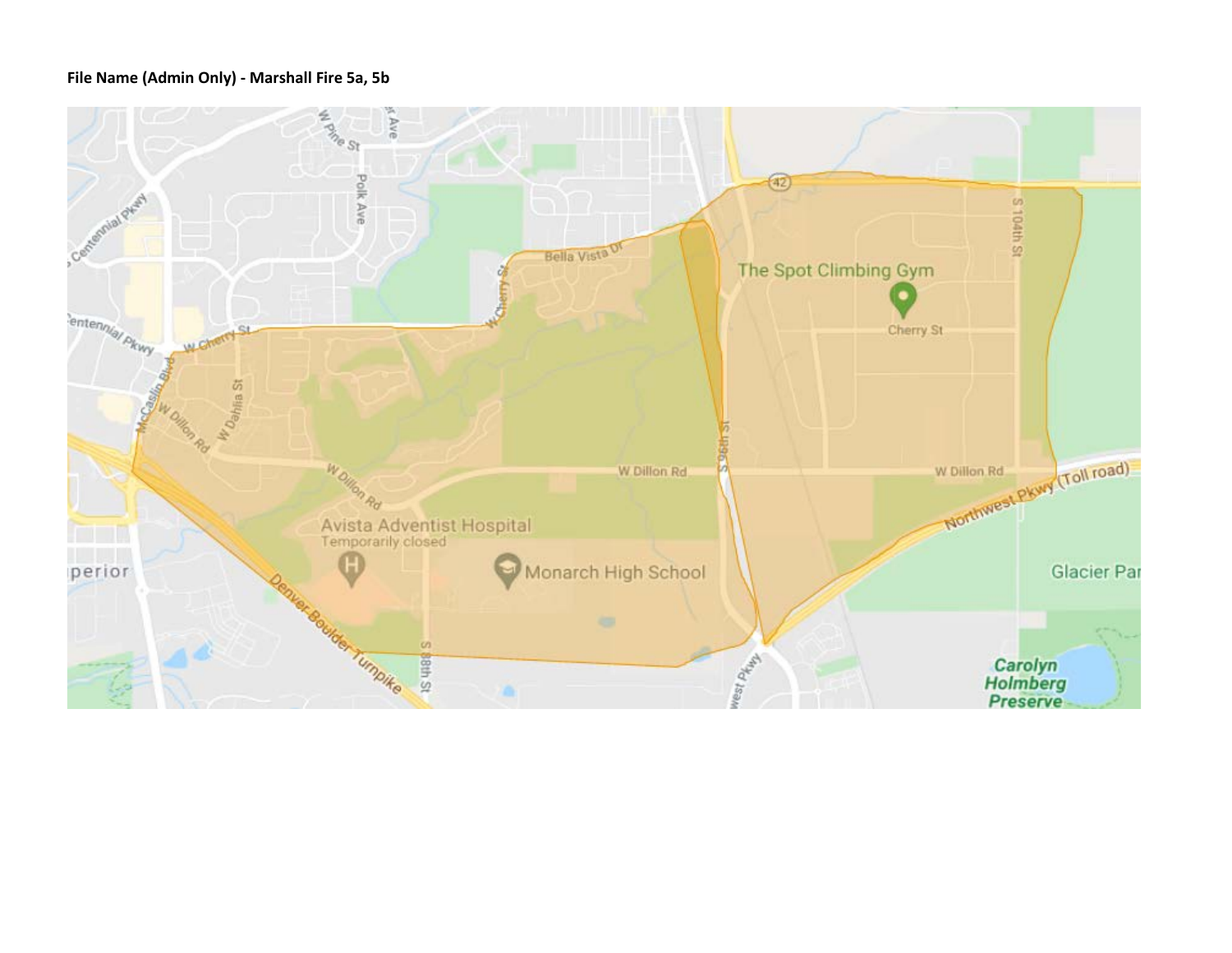| Date       | <b>Time</b> | <b>Message Title</b>    | <b>Total Contacts</b> | <b>Confirmed</b> | <b>Confirmed Late</b> | Unreachable | <b>Not Confirmed</b> |
|------------|-------------|-------------------------|-----------------------|------------------|-----------------------|-------------|----------------------|
| 12/30/2021 | 13:15:08    | <b>Evacuation Order</b> | 2509                  | 202              |                       | ∸           | 2294                 |

### **Message Content**

This is the Boulder County Sheriff's Office Emergency Notification System. At 13:15:08 on 12-30-2021, a Mandatory Evacuation Order has been issued for the area(s) of Mccaslin and Highway 36 due to Wildland Fire. Take the following protective actions immediately: Evacuate the Area. This Order stands Until Further Notice

### **Delivery Methods**

Delivery Method(s) Order of contact paths entered and chosen by the account holder)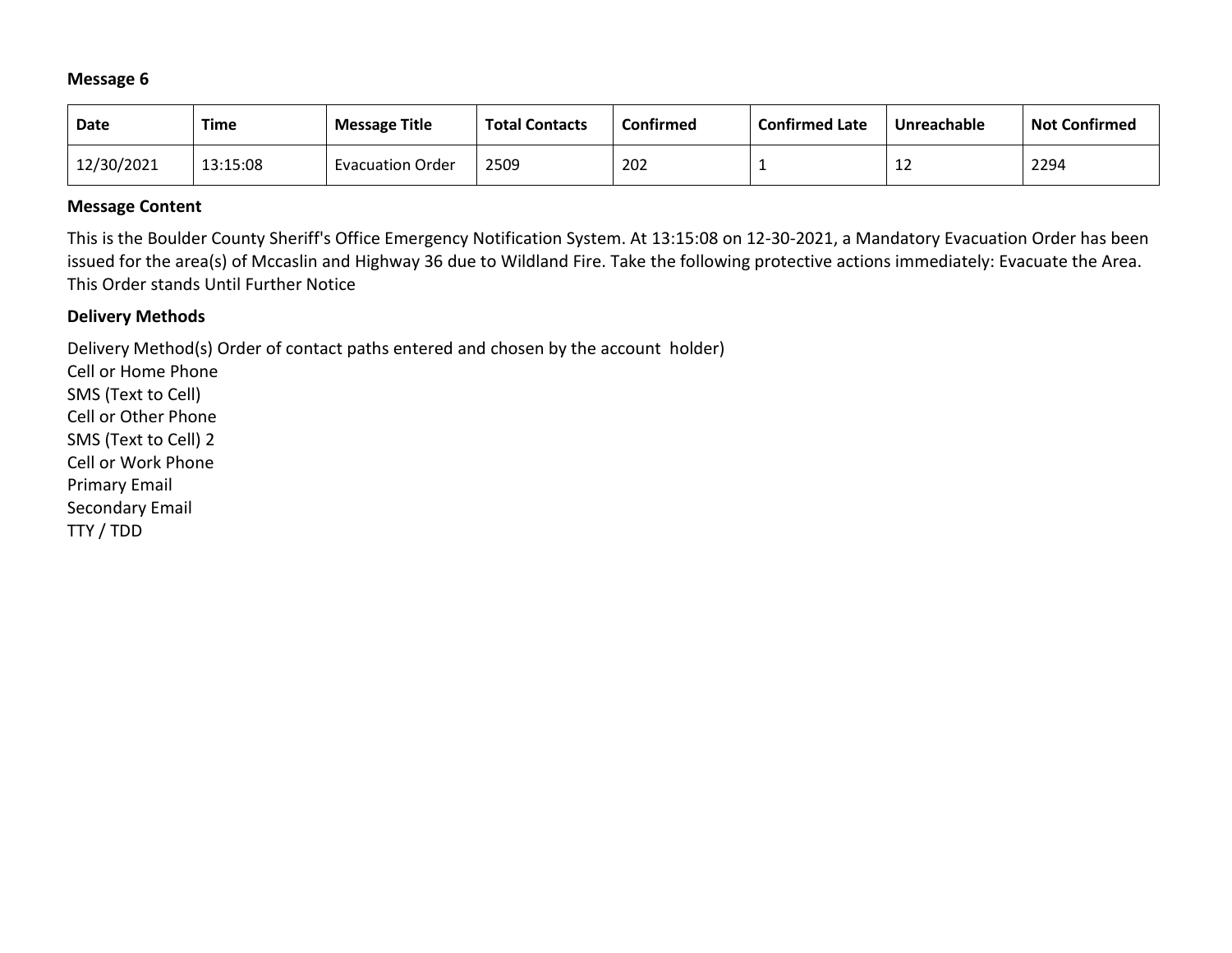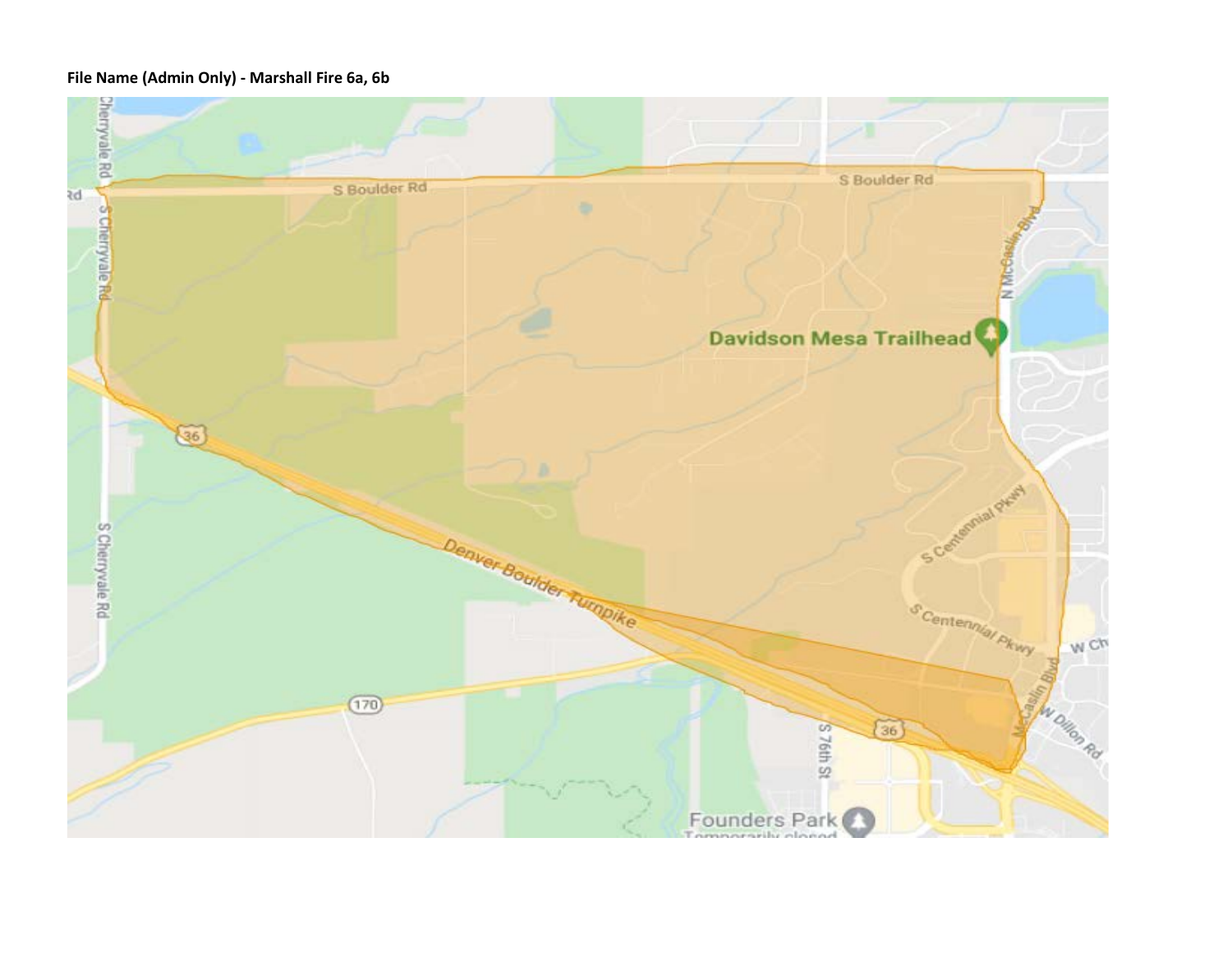| Date       | Time     | <b>Message Title</b>    | <b>Total Contacts</b> | Confirmed | <b>Confirmed Late</b> | Unreachable | <b>Not Confirmed</b> |
|------------|----------|-------------------------|-----------------------|-----------|-----------------------|-------------|----------------------|
| 12/30/2021 | 13:25:39 | <b>Evacuation Order</b> | 276                   | 128       |                       |             | 144                  |

### **Message Content**

This is the Boulder County Sheriff's Office Emergency Notification System. At 13:25:38 on 12-30-2021, a Mandatory Evacuation Order has been issued for the area(s) of Mccaslin and Highway 36 due to Wildland Fire. Take the following protective actions immediately: Evacuate the Area going north and east of this area. This Order stands Until Further Notice

## **Delivery Methods**

Delivery Method(s) Order of contact paths entered and chosen by the account holder)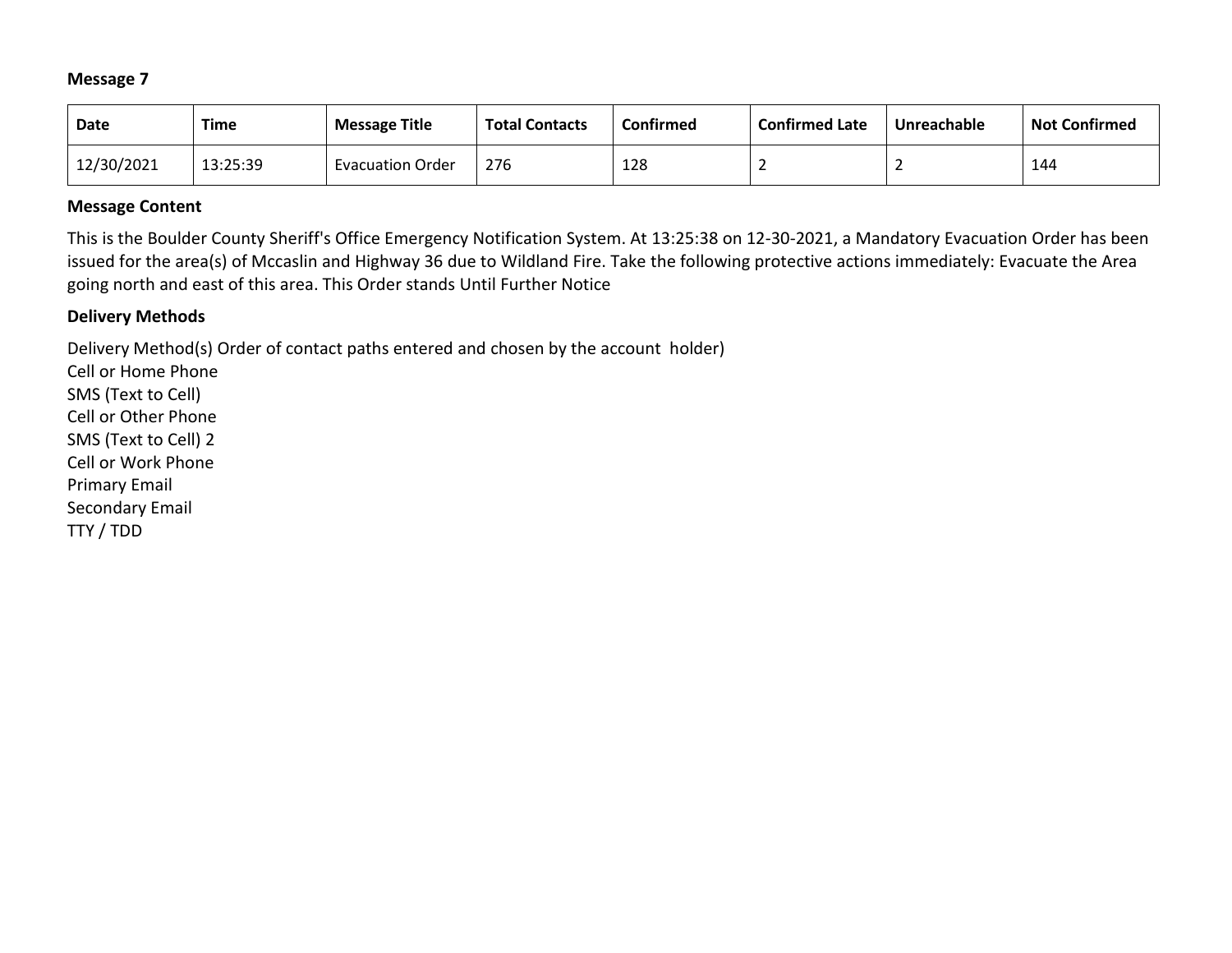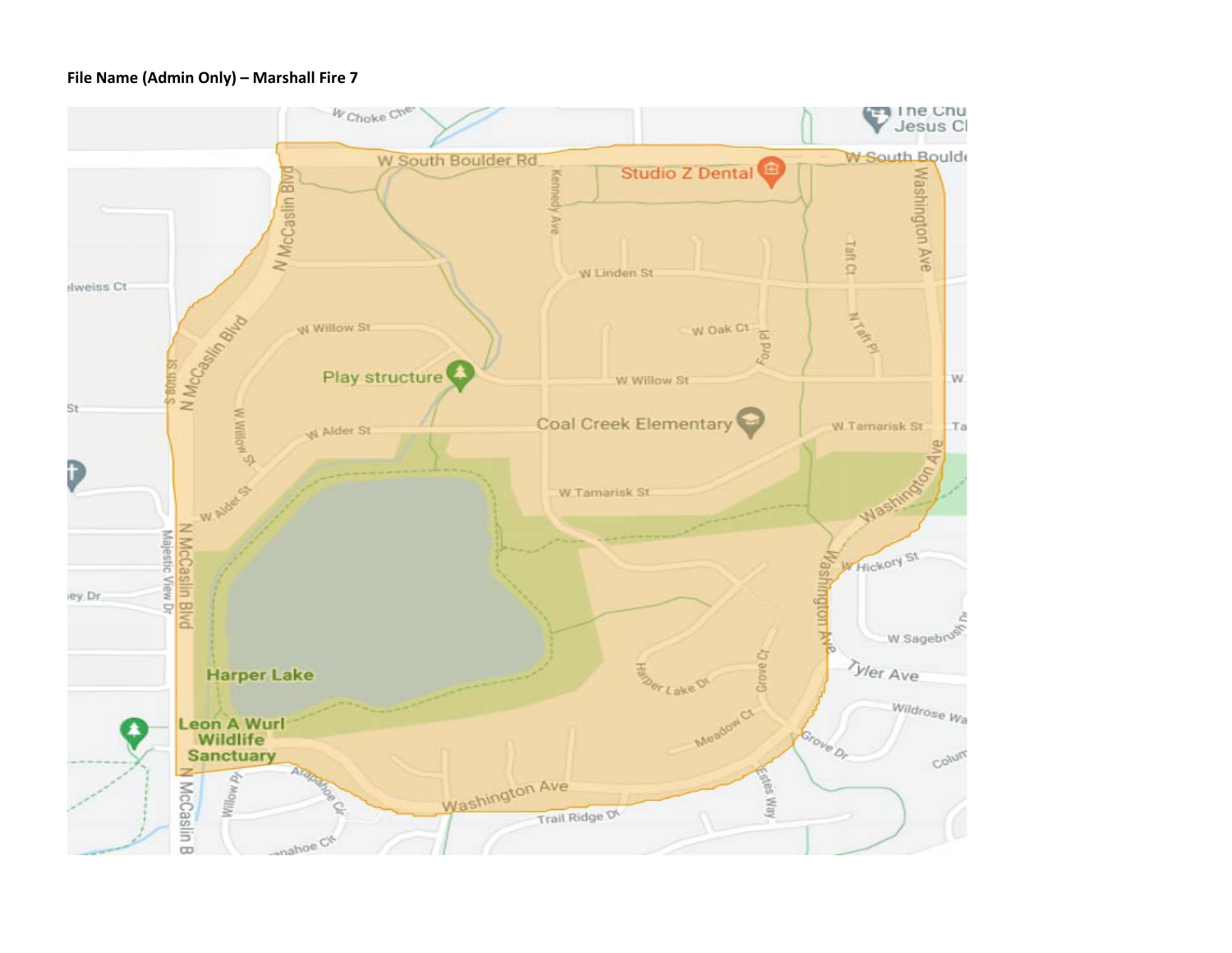| <b>Date</b> | Time     | <b>Message Title</b>    | <b>Total Contacts</b> | Confirmed | <b>Confirmed Late</b>  | Unreachable | <b>Not Confirmed</b> |
|-------------|----------|-------------------------|-----------------------|-----------|------------------------|-------------|----------------------|
| 12/30/2021  | 14:51:14 | <b>Evacuation Order</b> | 4806                  | 1519      | <u>г п</u><br><u>.</u> | 86          | 3146                 |

### **Message Content**

This is the Boulder County Sheriff's Office Emergency Notification System. At 14:51:14 on 12-30-2021, a Mandatory Evacuation Order has been issued for the area(s) of City of Louisville due to a Wildland Fire. Take the following protective actions immediately: Evacuate the Area and go North immediately. If you can utilize Highway 42 to leave the area. This Order stands Until Further Notice

### **Delivery Methods**

Delivery Method(s) Order of contact paths entered and chosen by the account holder)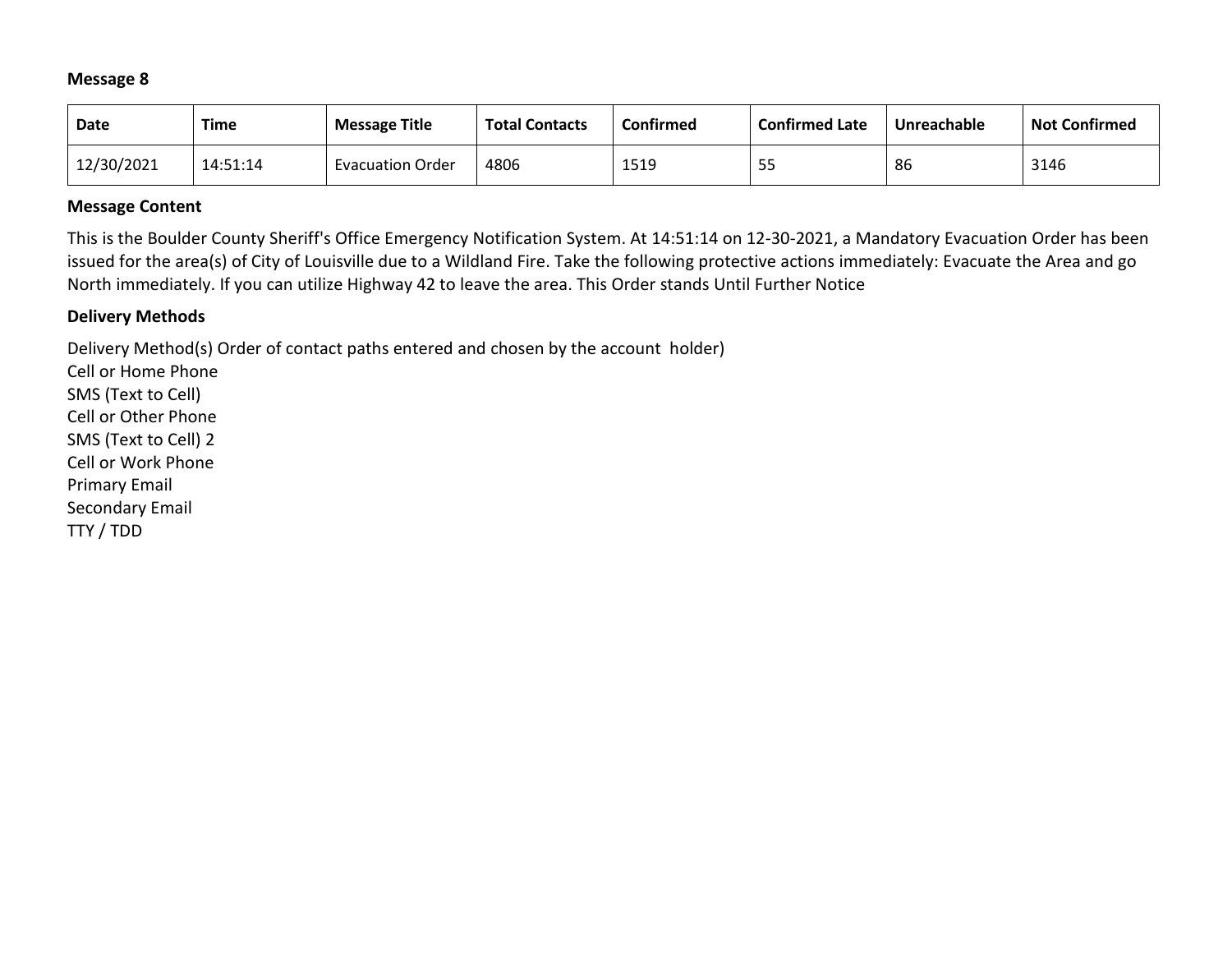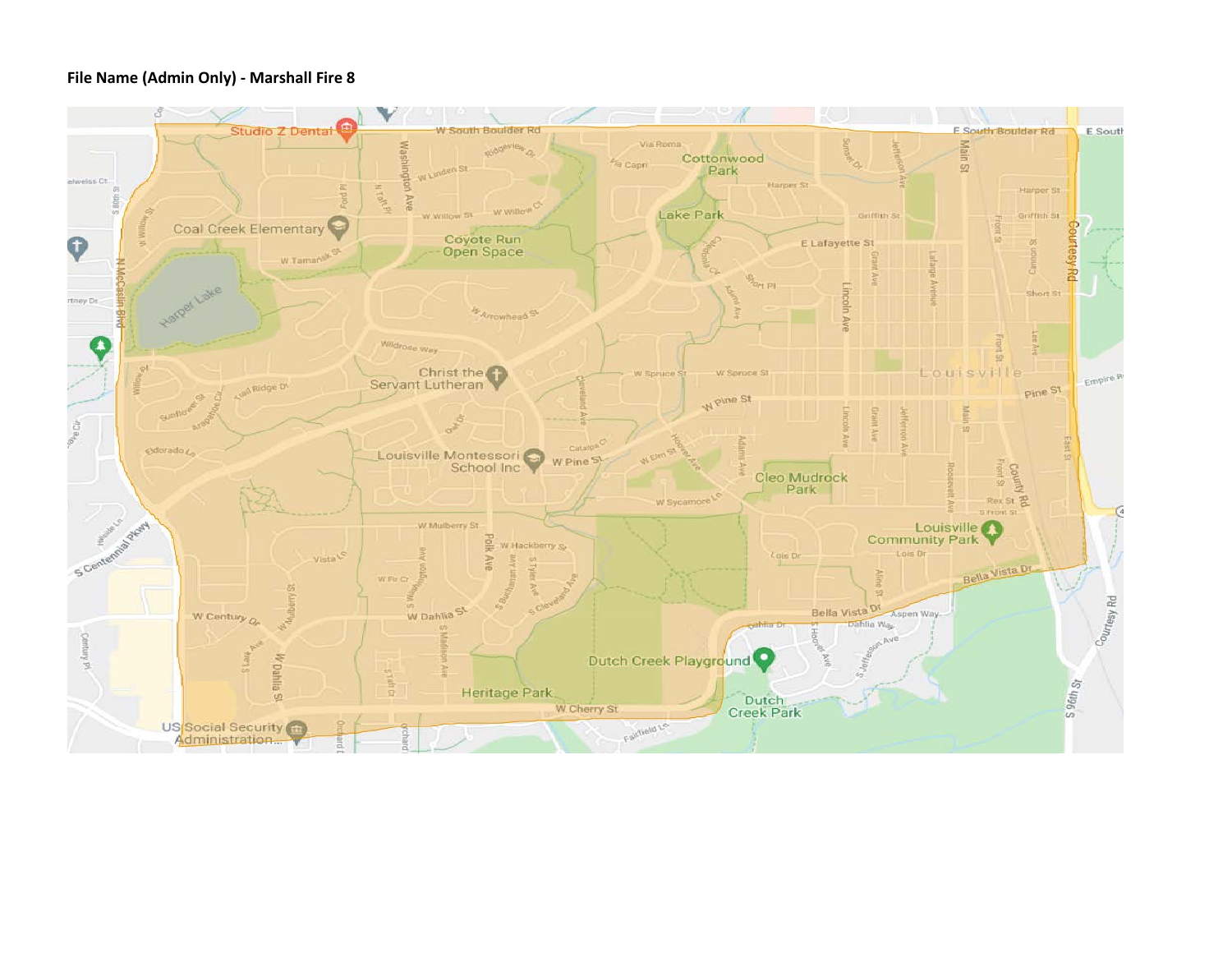| Date       | Time     | <b>Message Title</b>  | <b>Total Contacts</b> | Confirmed | <b>Confirmed Late</b> | Unreachable | <b>Not Confirmed</b> |
|------------|----------|-----------------------|-----------------------|-----------|-----------------------|-------------|----------------------|
| 12/30/2021 | 14:58:04 | Evacuation<br>Warning | 2217                  | 829       | 26                    | 14          | 1348                 |

### **Message Content**

This is the Boulder County Sheriff's Office Emergency Notification System. At 14:58:03 on 12-30-2021 an Evacuation Warning has been issued for the area(s) of Cherryvale and South Boulder North and East of due to Wildland fire. Take the following protective actions: Prepare to evacuate. This Warning stands Until Further Notice. If you need assistance or might need extra time, begin your evacuation now.

### **Delivery Methods**

Delivery Method(s) Order of contact paths entered and chosen by the account holder)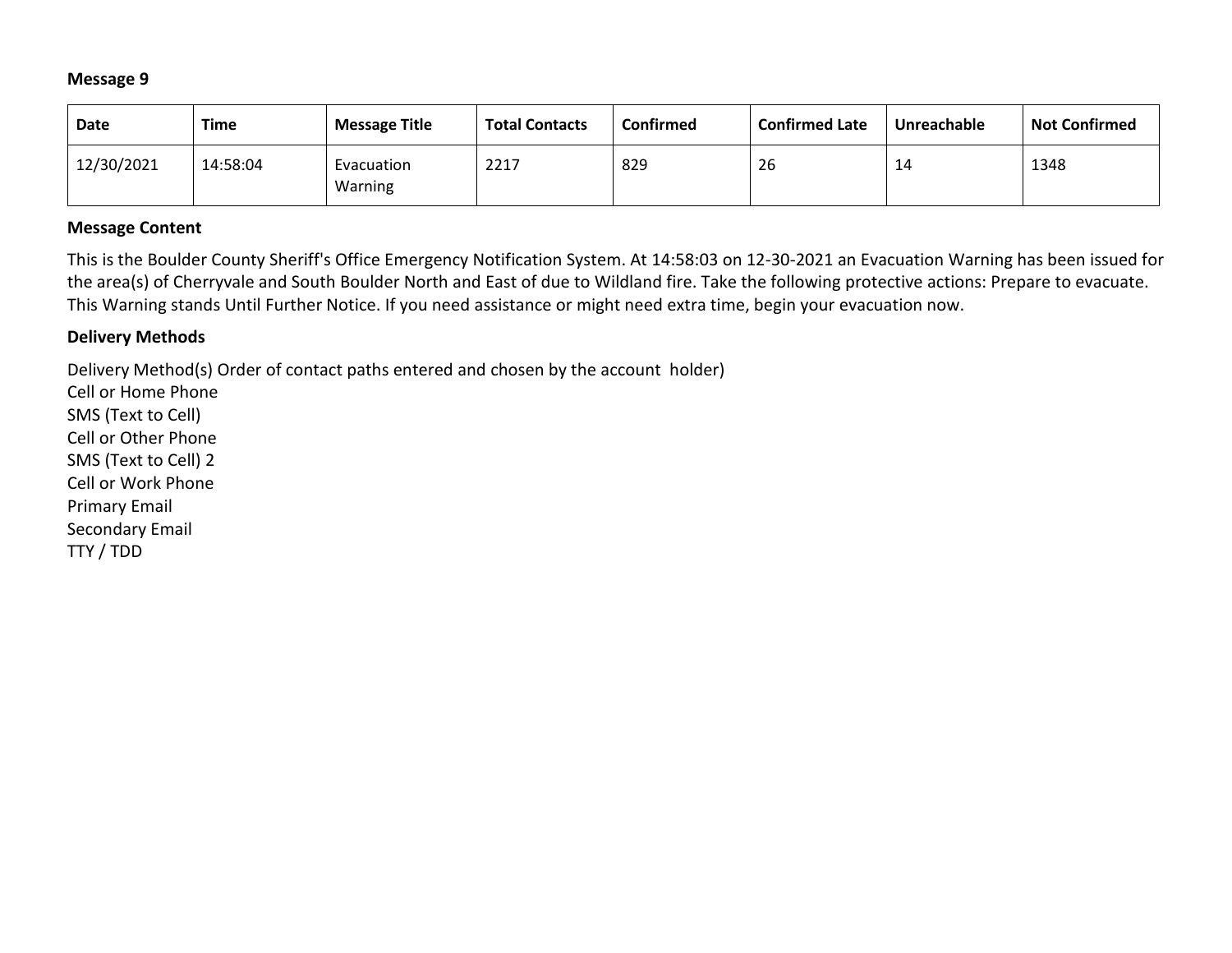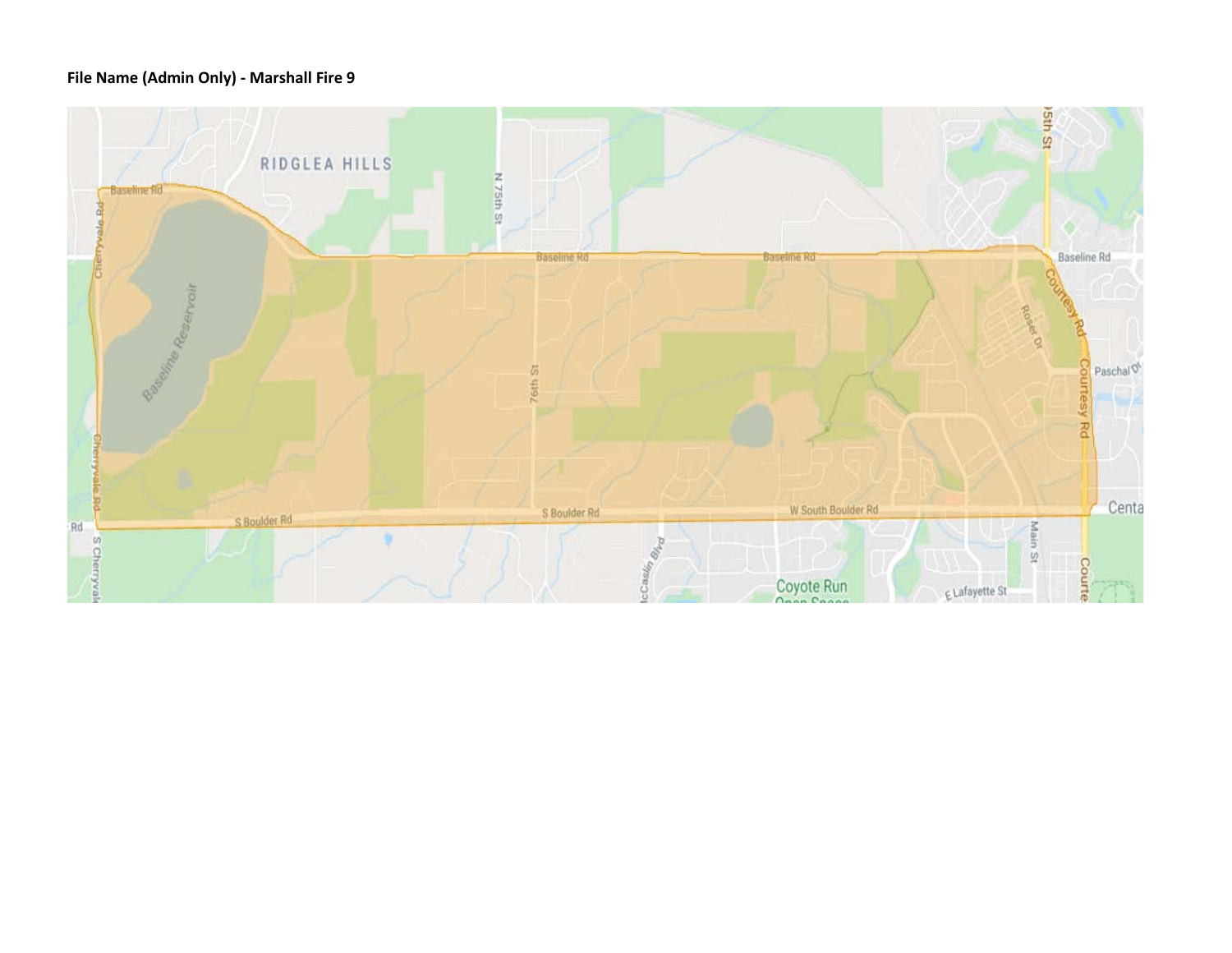| Date       | Time     | <b>Message Title</b> | <b>Total Contacts</b> | Confirmed | <b>Confirmed Late</b> | Unreachable | <b>Not Confirmed</b> |
|------------|----------|----------------------|-----------------------|-----------|-----------------------|-------------|----------------------|
| 12/30/2021 | 23:35:27 | Advisorv             | 16668                 | 1939      | 728                   | 242         | 13759                |

## **Message Content**

This is the Louisville Police Department with an urgent message. All evacuation orders remain in effect. This message is for all City of Louisville water customers. At 23:35:27 on 12-30-2021, a boil water Advisory has been issued for City of Louisville water customers only. Go to www.louisvilleco.gov for more details.

### **Delivery Methods**